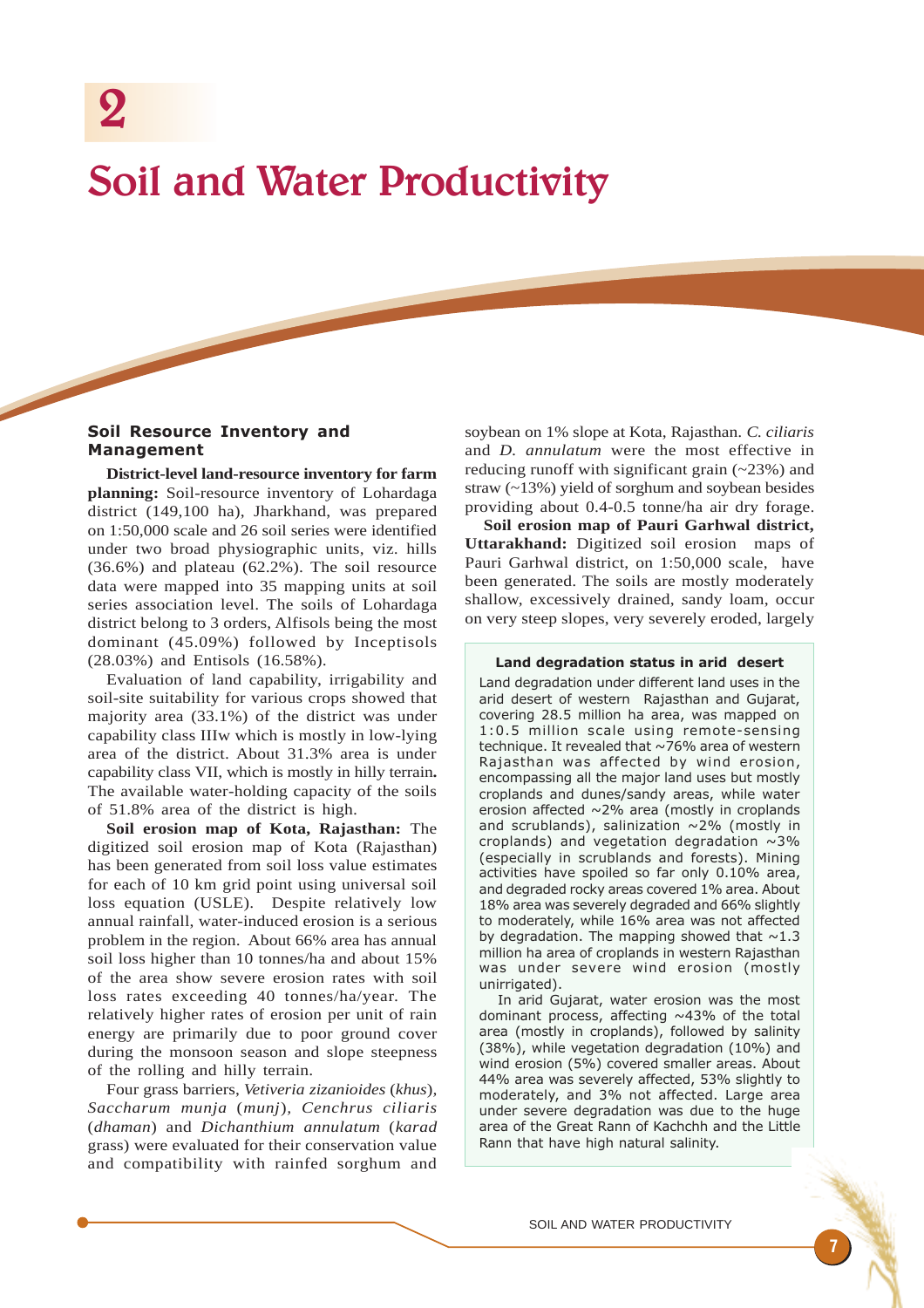stony, slightly acidic and dominantly rated as class III lands.

**Soil loss tolerance limits for Gujarat:** Gujarat, covering an area of 19.6 million ha was divided into three major physiographic regions, viz. Central High Lands, Western Hills and West Coast Kathiawar. Major area (42.4%) of the state falls under SLTL class IV and V, i.e. 10.0 to 12.5 tonnes/ha/year. About 20.0% area falls in SLTL class I and II, i.e. 2.5 to 5.0 tonnes/ha/year. About 35.7% area falls under soil tolerance class III, i.e. 7.5 tonnes/ha/year. The soil loss tolerance limit (SLTL) map has been developed for Gujarat state.

## Integrated Water Management

**Assessment of water harvesting potential in rainfed areas:** Assessment of rainwater harvesting potential across the major rainfed crop growing districts for providing supplemental irrigation using FAO water balance model revealed that about 10.6 million ha area under coarse cereals, 6.4 million ha area under rice, 4.1 million ha area under cotton, 10.5 million ha area under oilseeds, 7.2 million ha area under pulses totalling 39 million ha could generate about 114 billion  $m<sup>3</sup>$  surplus water capable of providing supplemental irrigation in major part of rainfed areas. Based on the available surplus, the area that can be provided with single supplemental irrigation of 100 mm at reproductive stage of the crop was estimated for both normal rainfall and drought years. Out of 114 billion  $m<sup>3</sup>$  available as surplus, about 28 billion  $m<sup>3</sup>$  (19.4%) is needed for one supplemental



Soil loss tolerance limits for Gujarat

irrigation on an area of 25 million ha during normal monsoon year, thus leaving about 86 billion  $m<sup>3</sup>$ (81.6%) to meet river/environmental flow and other requirements. During drought years also, about 31 billion  $m<sup>3</sup>$  is still available even after making provision for irrigating 20.6 million ha. By introduction of supplemental irrigation (with 'Business as Usual' scenario), the crop production can be enhanced by a total of 28-36 million tonnes

#### Bio-engineering measures for protection of river banks

Seasonal rivers (torrents) cause a huge damage to the life and property due to flash floods during the monsoon season in the Shiwaliks and foothills of outer Himalayas. Cost-effective bio-engineering structures (spurs, protection walls and embankments) were developed and locally adaptive flow-resistant vegetative species identified for training the river flow, bank erosion control and protection of the agricultural land and other property along the banks. Nearly 2.2 km stretch on Song river near Dehradun was recently protected through construction of 93 spurs. The technology is being extended to the other development agencies. The silvi-pastoral system consisting of Grewia optiva (managed under three lopping practices), Chrysopogon fulvus and Panicum maximum was also developed on old riverbed lands for their productive utilization.

from an area of 20 -25 million ha during drought and normal monsoon periods which accounts for about 12% increase over the present production. The benefits could be still higher if initiatives like improved cultivars, SRI cultivation in rice, crop and land use diversification, use of improved irrigation techniques like drip and micro-sprinkler (which further increase water-use efficiency etc.) are taken up. Thus supplemental irrigation through water harvesting would be a viable option in major part of rainfed area which otherwise have no environmental problems like waterlogging etc. These areas are more in the sub-humid climatic zone of the country.

**Micro-tubewell for coastal saline area:** In coastal saline area of Orissa in Astarang block of Puri district, micro-tubewell was constructed which was helpful for small farmers irrigating their *rabi* crops/vegetables. The groundwater was saline beyond 20 m (4.8 dS/m). Hence, the depth of tube-well was limited to 10 m to 12 m depth and the diameter of tube well was limited to 5 to 7.5 cm. The energy for drawing the water was limited to 2 HP.The discharge from the tube-well varied between 3.5 to 5 lps. The aquifer, full of fresh water from deltaic rivers and huge monsoon rainfall, is a perched one and it extends from 3 m below ground level onwards. Top 3 m is clayey zone and rest is sandy zone. The cost of 7.5 cm diameter tubewell with 12 m depth is Rs 4,800 only and it irrigates almost 1 ha vegetable crops. The water productivity varies from Rs  $2.87/m<sup>3</sup>$  to Rs 4.52/m3 in case of 10:90 (farmers share: project share) participation. The water productivity increases from Rs 3.65 to Rs 5.46 when the participation of farmer increases up to 30%.

**Long-term effects of sewage irrigation:** Intensification of industrialization has resulted in effluent and wastewater production in large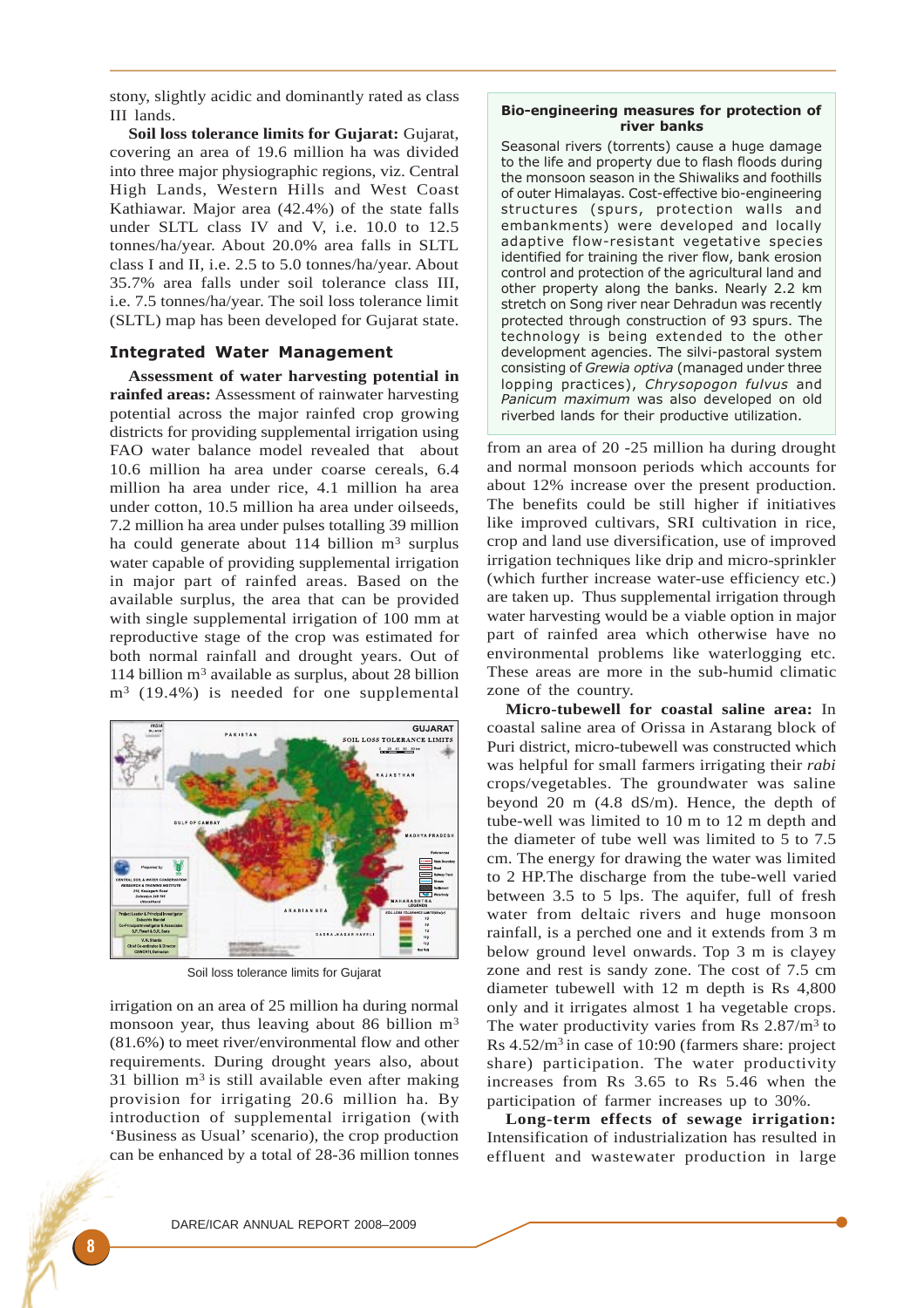

Performance of different crops under sewage irrigation

quantities, which has become a matter of serious concern in terms of their safe disposal. These wastewaters have high nutrient value and the irrigation potential for increasing crop production, but due to heavy metal and pathogen loads these waters have to be used judiciously, otherwise will pollute our natural resources. Long-term field studies on development and refinement of low cost-management practices of sewage and agroindustrial wastewater under different cropping systems (vegetable, fodder, cereal and agro-forestry based systems) indicated that the yields of most crops like Egyptian clover and wheat increased by 10 to 28% when sewage water was used for irrigation. Further, sewage irrigation supplemented with N and P at 50% of recommended levels and tube-well water irrigation with recommended levels of both nutrients produced almost similar yields. In the 5th year, rice productivity in association with poplar was 73% less than the rice yield in the open.

#### Integrated Nutrient Management

**Site-specific nutrient management:** The verification trials with rice (JR 201) – wheat (GW 273) and soybean (JS 93-05) – wheat (JG 273) systems were conducted on Vertisols at Jabalpur. All the crops received recommended dose of N, P and K, while rice received FYM @ 5 tonnes/ ha. In rice-wheat system, the average grain yields with target yield approach with and without Integrated Plant Nutrient Supply System (IPNS) were 8.5 and 10.97 tonnes/ha, respectively, compared to 6.35 tonnes/ha with general recommended dose (GRD). The net returns due to IPNS target yield approach over GRD were Rs 10,787/ha in paddy and Rs 24,689/ha in wheat. In soybean-wheat system, the average annual seed yields with and without IPNS target yield were 8.56 tonnes/ha and 6.68 tonnes/ha, respectively, compared to 6.3 tonnes/ha with GRD.

**Crop-residue management in farmers' field:** In irrigated areas, about 90% of wheat is cultivated after harvest of rice and cotton. Accordingly, there is short time for land preparations for establishing wheat due to late-maturing long-grain rice varieties. It normally takes 2-3 weeks for rice fields to become workable for land preparations due to antecedent moisture. The delay in planting of wheat after 20 November results in reduction of potential wheat yield by about 1% per day. Moreover, farmers cultivate land often without achieving suitable seedbed conditions for planting wheat, which results in poor crop yields.

 The on-farm evaluation trial was conducted (12 farmers) during 2006-07 by using the second generation machineries as Happy and Turbo Seeder in condition of 6 tonnes/ha of rice residues left on the field which was to be cultivated for the next wheat crop. Wheat was sown with these machines under zero-till condition. There was increase in wheat grain yield with both Happy Seeder (5.75 tonnes/ha) and Turbo Seeder (5.8 tonnes/ha) over conventional method (5.55 tonnes/ha). Further, resource saving was also recorded when both the seeders used for sowing. About 7-10 days time saving was recorded with Happy and Turbo seeder as compared to conventional method. About Rs 1,500-2,000 and Rs 1,200-1,800 were saved, respectively, owing to use of Happy and Turbo seeders. Besides, use of these seeders under standing residue conditions saves 20-30 % irrigation water in the case of first irrigation after sowing and 10- 15 % in subsequent events.

**Field test kit for determination of sodicity level and reclamation material:** A field test kit was developed for easy determination of soil sodicity level and amount of reclamation material required, for the sodic soil of Uttar Pradesh to be used by farmers/extension worker. Determination of soil sodicity has been proposed by way of turbidity, dispersion and swelling tests for their categorization into sodic , moderately sodic and non-sodic soils. To reclaim such types of saltaffected soils, suitable amendments are required based on the soil-test value. Ten surface (0-15 cm) soil samples per hectare at random locations are to be collected from the field during April-May for determination of the extent of soil sodicity and the amount of reclamation materials required. The recommendation for amendments required for different sodicity classes are as follows:

*Non-sodic:* No amendment recommended.

*Moderately sodic:* An amendment of 6 tonnes/ ha sulphitation pressmud is recommended.

*Sodic:* An amendment of 12 tonnes/ha gypsum or 6 tonnes/ha gypsum along with salt-tolerant rice and wheat varieties is recommended.

**Improving biofertilizer quality:** The widely used carrier based inoculants have a short shelflife of up to 6 months and are of variable quality.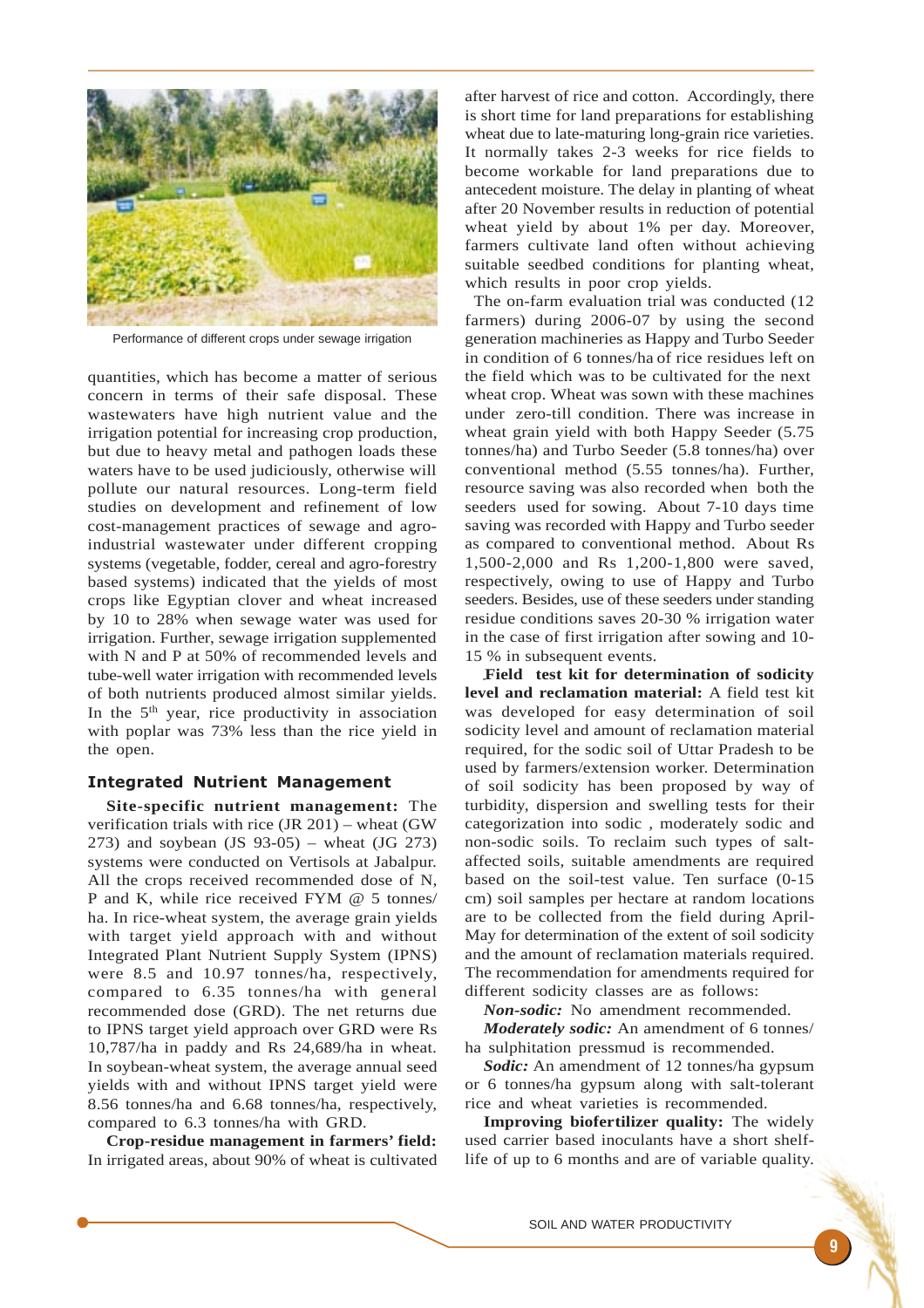#### Biofertilizer quality testing kit

A quick method for estimating biofertilizer quality was devised for Azotobacter, Pseudomonas, Bacillus and Rhizobium bioinoculants which were tagged with a genetic marker encoding for the enzyme ß-galactosudase and the end produce was detected using chromogenic substrate. The amount of enzyme activity was correlated with the viable cell number to estimate the viable cell population in broth as well as charcoal-based inoculants. This test can be performed either quantitatively in liquid culture or qualitatively by using filter paper discs. A quality-assurance kit was developed which can test the quality of biofertilizers in 1-2 hr. The cost of assay is approximately Rs 100/assay.

Liquid cultures containing cell protectants not only maintain high microbial numbers but also promote the formation of resting cells like cysts and spores which result in better resistance to abiotic stresses, thus improving the product shelf-life. Three liquid media formulations containing different concentrations of arabinose, trehalose, glycerol and polyvinyl pyrrolidone (PVP) were devised for *Rhizobium*, *Azospirillum* and P-solubilising *Bacillus megaterium.* Even after one year of storage, in case of *Rhizobium* the liquid medium maintained good titre  $(2.7 \times 10^8 \text{ cells/ml})$ , whereas in lignite carrier it had come down to negligible level (12 cells/g). In case of *Azospirillum* (AZS 303) liquid medium maintained  $4.4 \times 10^8$  cells/ ml, whereas in lignite it had come down to  $9.8 \times$ 102 cells/g. In case of phosphate solubilising bacteria (*Bacillus*) the liquid inoculant medium could maintain  $1.0 \times 10^8$  cells/ml, whereas in lignite it had come down to 145 cells/ml. No contamination was observed until 360 days in any of the liquid inoculants. The dose of 4 ml of liquid *Rhizobium* inoculants per kg of seed could satisfactorily retain the maximum number of viable cells on the seeds up to 24 hr of bacterization.

**Biofertilizers for vegetables in tribal areas:** Bioinoculants (*Azotobacter* and *Azospirillum*) were developed for tropical vegetables (brinjal, tomato, potato, onion, bean, cowpea, okra, carrot, yam, elephant foot yam, chilli, radish). Bioinoculation in acid Alfisols of Orissa in the tribal areas of Dhenkanal district enhanced yields  $(8 - 21\%$  for above ground grown crops and 25 – 50% for underground crops and brought fertilizer savings of 20-25 % of plant nutrient cost incurred for N and P. Nutrient-use efficiency improved by 12- 36% for N, 18-28% for P, 9-15% for K and 16- 18% for S owing to inclusion of biofertilizers. Biofertilization improved produce quality (Vitamin C, curcumin, lycopene). Response of corm and yam to bioinoculation in farmers' fields in acid soils of Majhishahi, Dhenkanal and Orissa.

**Nitrate contamination in groundwater:** The extent of nitrate contamination in groundwater in six intensively cultivated districts was evaluated. Geo-referenced maps with block boundaries of six target districts, viz. West Godavari (AP), Ferozepur (Punjab), Hooghly (WB), Jalgaon (Maharastra), Coimbatore (TN) and Hoshangabad (MP) have been prepared for delineating nitrate contamination using data of pre-monsoon 2007. While about 20% stratified random samples of West Godavari district had nitrate concentration in groundwater beyond the permissible safe limit of 10 mg  $NO_3-N/l$ itre, three districts, viz. Ferozepur, Coimbatore and Hoshangabad, recorded moderate level of nitrate pollution. Hooghly and Jalgaon district did not show any nitrate pollution in groundwater. The shallow and unconfined or semi-confined aquifers like dugged wells, open wells and hand pumps were more polluted than deep and confined aquifers in all the districts. In all districts higher nitrate was recorded in groundwater in areas under vegetables and orchards/plantation crops than rice-based/soybeanbased cropping systems and other field crops.



Delineation of nitrate contaminated areas in West Godavari, Ferozepur, Coimbatore and Hoshangabad districts

**Rapid composting through fungal bioinoculum:** Microbial enriched composting technique using fungal bioinoculum such as *Aspergillus heteromorphus, A. terrus, A. flavus* and *Rhizomucor pusillus* was developed to accelerate the process of decomposition of organic waste such as wheat straw, soybean stalk, pigeonpea straw, cotton stalk, sugarcane trash and vegetables waste. These wastes were mixed with fresh cowdung in the ratio of 1: 0.2 (w/w) and starter nitrogen @ 0.5% on materials on dry-weight basis. Fungal bioinoculum was added to accelerate the